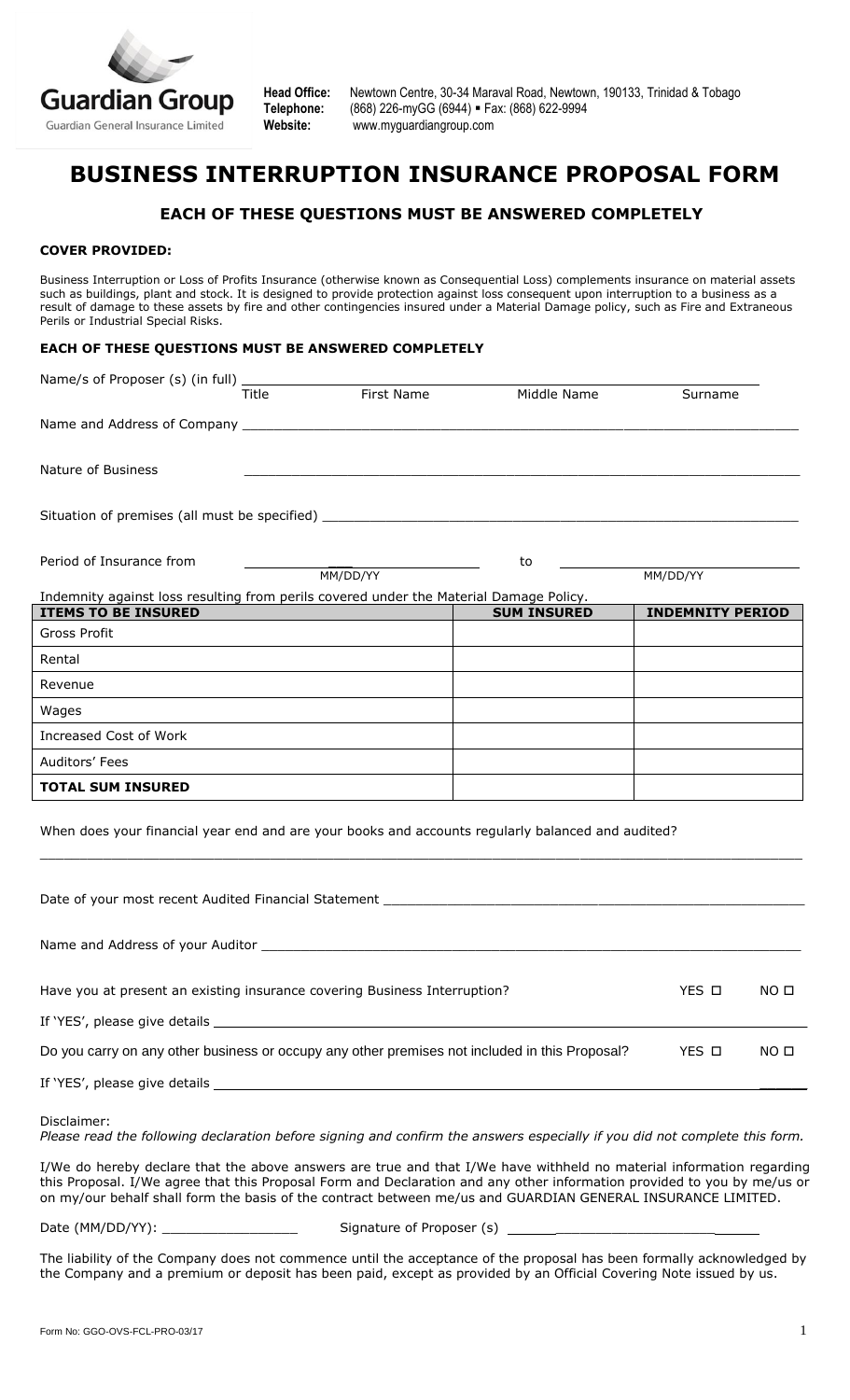#### **CALCULATION OF THE SUM INSURED ON GROSS PROFIT AND WAGES**

### **GROSS PROFIT**

| Annual turnover (less discounts allowed and bad debts)                                                                                                                                                                                                                                                           |                                                      |  |  |  |  |
|------------------------------------------------------------------------------------------------------------------------------------------------------------------------------------------------------------------------------------------------------------------------------------------------------------------|------------------------------------------------------|--|--|--|--|
| Closing Stock (incl. Work In Progress)                                                                                                                                                                                                                                                                           |                                                      |  |  |  |  |
| <b>LESS</b>                                                                                                                                                                                                                                                                                                      |                                                      |  |  |  |  |
| Opening Stock (incl. Work In progress)                                                                                                                                                                                                                                                                           |                                                      |  |  |  |  |
| Stock purchased (less discounts received)                                                                                                                                                                                                                                                                        |                                                      |  |  |  |  |
| Wages * (as defined below)                                                                                                                                                                                                                                                                                       |                                                      |  |  |  |  |
| List other items which vary directly with turnover                                                                                                                                                                                                                                                               |                                                      |  |  |  |  |
|                                                                                                                                                                                                                                                                                                                  |                                                      |  |  |  |  |
| ANNUAL GROSS PROFIT for last financial year                                                                                                                                                                                                                                                                      |                                                      |  |  |  |  |
| Add allowance for possible future increase (Margin for expansion)                                                                                                                                                                                                                                                |                                                      |  |  |  |  |
| Proportionate increase if Indemnity Period exceeds 12 months                                                                                                                                                                                                                                                     |                                                      |  |  |  |  |
| <b>SUM TO BE INSURED under GROSS PROFIT</b>                                                                                                                                                                                                                                                                      |                                                      |  |  |  |  |
| *Wages i.e. the remuneration (including related insurance contributions, bonuses, overtime, holiday pay and all other payments pertaining to wages) of all<br>employees other than those whose remuneration is treated in the books as Salaries - (Salaries are included in Gross Profit) - computed as follows: |                                                      |  |  |  |  |
| Annual wage roll                                                                                                                                                                                                                                                                                                 |                                                      |  |  |  |  |
| Margin for expansion                                                                                                                                                                                                                                                                                             |                                                      |  |  |  |  |
|                                                                                                                                                                                                                                                                                                                  | Proportionate increase if Indemnity period > 12 mths |  |  |  |  |
| Wages of all employees for the whole indemnity period - Sum Insured                                                                                                                                                                                                                                              |                                                      |  |  |  |  |

If the insuring method is all wages for a selected period (minimum 4 weeks) and a selected percentage (minimum 10%) for the remainder of the indemnity period (the minimum indemnity period is 12 months), state:

Annual period of full cover in ------------------weeks

And percentage thereafter  $\cdots$  ---------------------------per cent required

If the cover is to be arranged for wages for either all employees or specified employees for an indemnity period shorter that that selected for the Gross Profit item, state:

\_\_\_\_\_\_\_\_\_\_\_\_\_\_\_\_\_\_\_\_\_\_\_\_\_\_\_\_\_\_\_\_\_\_\_\_\_\_\_\_\_\_\_\_\_\_\_\_\_\_\_\_\_\_\_\_\_\_\_\_\_\_\_\_\_\_\_\_\_\_\_\_\_\_\_\_\_ \_\_\_\_\_\_\_\_\_\_\_\_\_\_\_\_

Indemnity Period required ------------------months

If cover is only required for specified classes of employees:

Indicate the annual wage roll for the specified classes  $\_$ 

Indicate classes of employee to be insured under this item

\_\_\_\_\_\_\_\_\_\_\_\_\_\_\_\_\_\_\_\_\_\_\_\_\_\_\_\_\_\_\_\_\_\_\_\_\_\_\_\_\_\_\_\_\_\_\_\_\_\_

\_\_\_\_\_\_\_\_\_\_\_\_\_\_\_\_\_\_\_\_\_\_\_\_\_\_\_\_\_\_\_\_\_\_\_\_\_\_\_\_\_\_\_\_\_\_\_\_\_\_

\_\_\_\_\_\_\_\_\_\_\_\_\_\_\_\_\_\_\_\_\_\_\_\_\_\_\_\_\_\_\_\_\_\_\_\_\_\_\_\_\_\_\_\_\_\_\_\_\_\_

 $\_$  , and the set of the set of the set of the set of the set of the set of the set of the set of the set of the set of the set of the set of the set of the set of the set of the set of the set of the set of the set of th

 $\_$  . The contract of the contract of the contract of the contract of the contract of the contract of the contract of the contract of the contract of the contract of the contract of the contract of the contract of the con

 $\_$  , and the set of the set of the set of the set of the set of the set of the set of the set of the set of the set of the set of the set of the set of the set of the set of the set of the set of the set of the set of th

\_\_\_\_\_\_\_\_\_\_\_\_\_\_\_\_\_\_\_\_\_\_\_\_\_\_\_\_\_\_\_\_\_\_\_\_\_\_\_\_\_\_\_\_\_\_\_\_\_\_

Auditor's fee incurred in connection with a claim Sum Insured Sum Insured